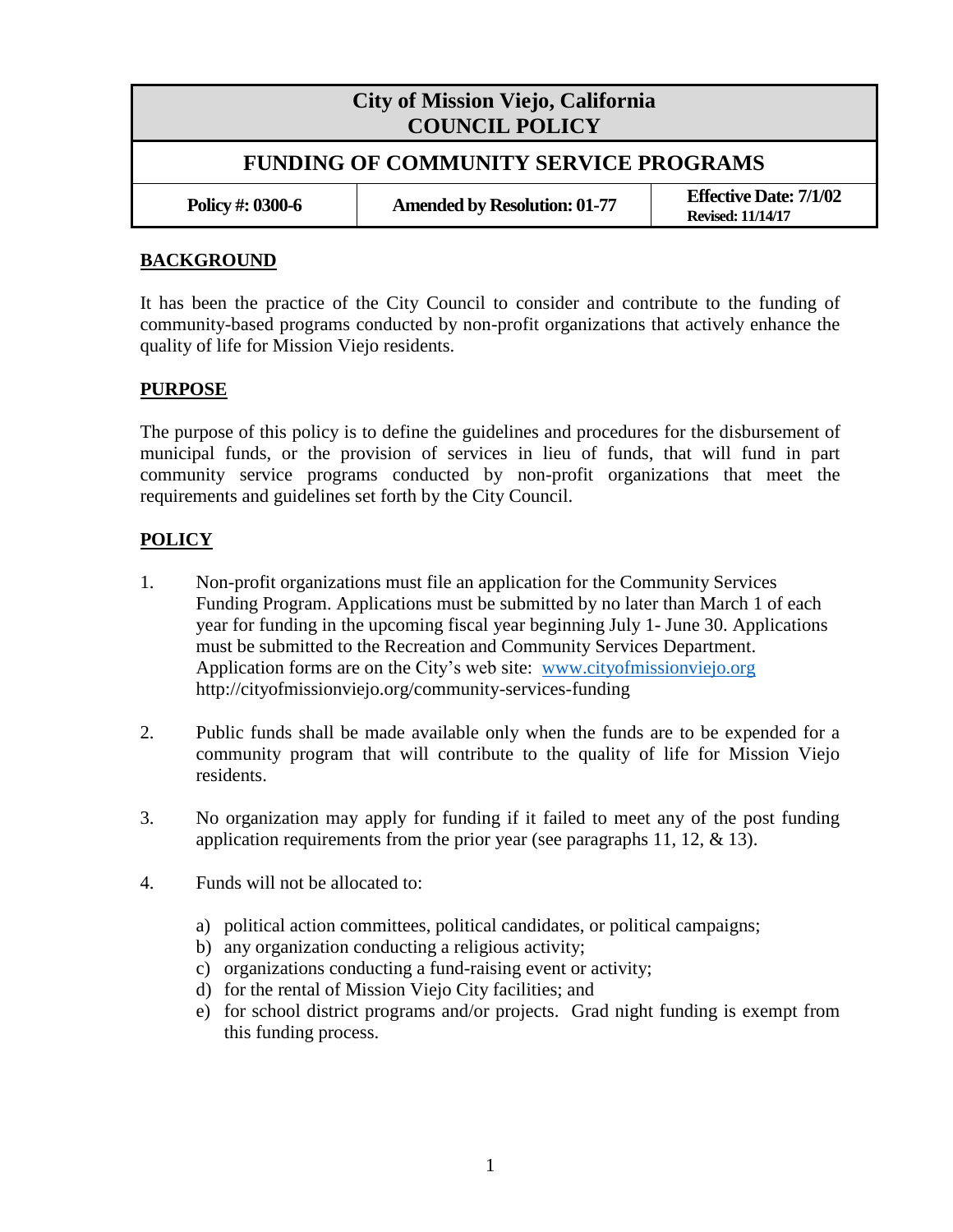- 5. Funding requested from membership based adult organizations will not be considered if the funds requested are to be used to directly benefit its members and not the community at large.
- 6. Funding requested from youth sports groups will be considered only if the request is to support the youth sports group in a regional, state, or national competition, but not for travel out of the country, and provided that the requesting group is predominately composed of Mission Viejo residents.
- 7. Requests for funding will be considered by the City Council only during the periods determined in this Council Policy and submitted on the appropriate application form.
- 8. Funding of a program will not constitute a precedent for contributions in subsequent years.
- 9. All applications will be submitted to the Community Services Commission for analysis and recommendation to the City Council. In its evaluation, the Community Services Commission shall consider and evaluate the following criteria:
	- a) The non-profit status of the organization.
	- b) The number of citizens within the community that will benefit directly by the expenditure as well as the ratio of Mission Viejo residents served to the total number of individuals served.
	- c) Adherence to the stated policies of the City of Mission Viejo.
	- d) Whether or not a public need will go unmet without the contribution.
	- e) The degree to which the goodwill of the City of Mission Viejo will be promoted.
	- f) The degree to which the cause has been recognized as a contribution to the community.
	- g) Whether or not the contribution could expose the City to civil liability.
	- h) The amount of the request.
	- i) Whether the ratio of administrative costs to program costs exceeds 25% of the program budget.
	- j) The degree to which the members of the organization have engaged in fundraising activities.
	- k) Whether or not the organization has applied for funding from other Orange County cities.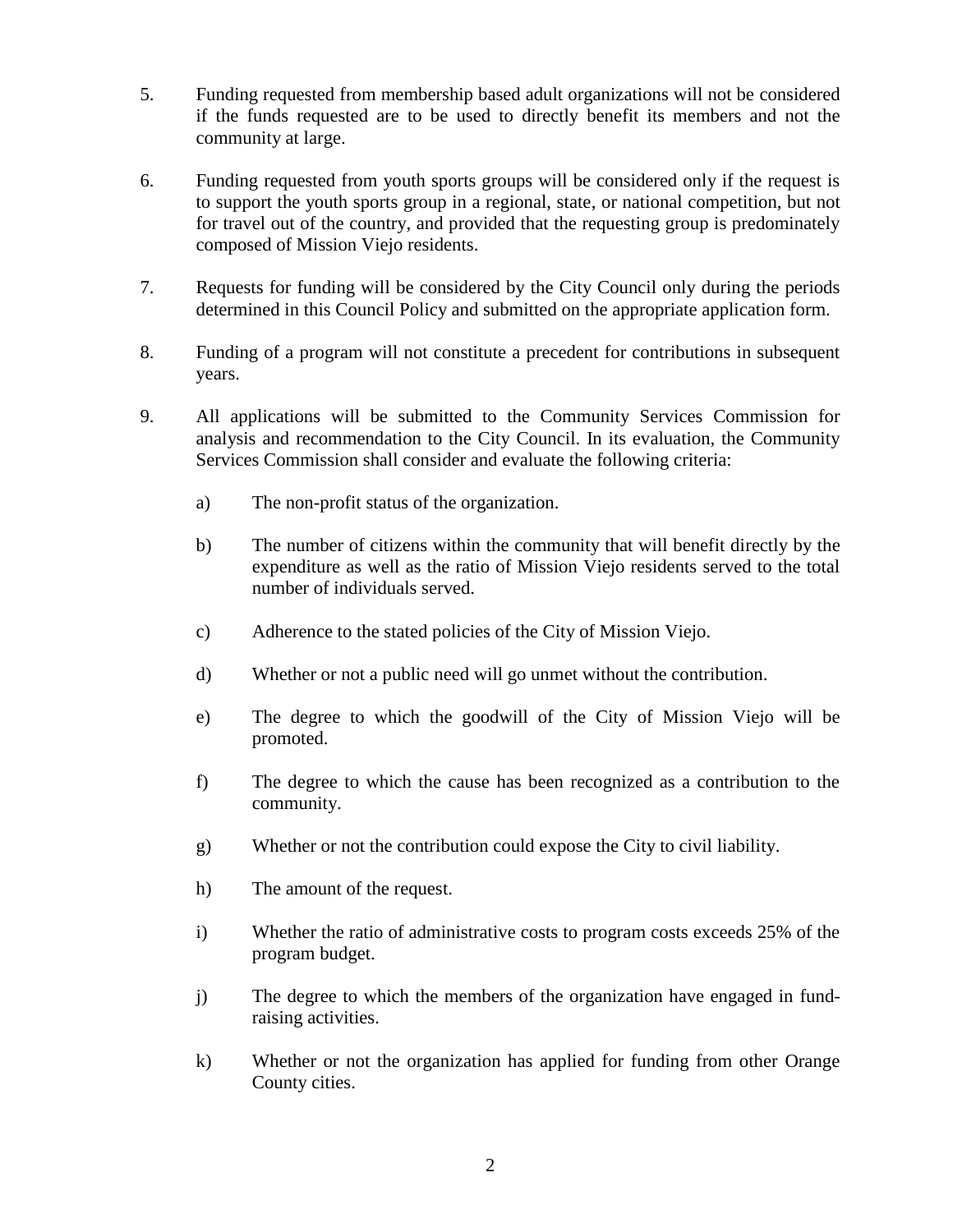- l) Whether or not the organization has received CDBG (Community Development Block Grant Funding).
- 10. After review, the Community Services Commission shall make a recommendation to approve, deny, or modify the funding request and approve as modified.
- 11. Post Funding Application Requirements:
	- a) Carry adequate liability insurance naming the City of Mission Viejo as additional insured as may be required by the City.
	- b) Not discriminate in employment or in clients served because of race, religion, national origin, or sex.
	- c) Be accountable for revenue and expenditures through standard bookkeeping procedures. An annual audit or review at the applicant's expense may be required, with the results available to the City of Mission Viejo upon request.
	- d) Provide access to periodic reviews by City staff and City Council for purposes of monitoring the program.
	- e) Provide the City with an interim six-month and an end of the year full financial accounting and narrative report.

The interim six-month report shall be submitted in writing, and may be brief but should include a financial summary indicating how funds have been expended during the period and a narrative commenting on development of the program.

The end-of-the-year report shall be in writing and submitted within 60 days after the one-year grant period. This report must include a complete financial statement detailing all expenditures of City monies for the program(s) covered under the grant and a narrative report on the project and its significance. The financial and narrative report should compare actual expenditures and accomplishments with the budget and objectives cited in the original proposal.

- 12. Funded applicants must return to the City any unexpended funds at the end of the one-year funding period, or whenever, the City determines that the applicant has not performed in accordance with the approved program proposal.
- 13. Any funds returned in accordance with this policy shall be returned to the Community Services account, to be allocated in accordance with the policy.
- 14. City moneys shall be used only for the purpose and program(s) duly authorized and in accordance with the approved budget. Any deviation from the approved program proposal may be made only with the City's prior written approval. If not, funds must be returned immediately to the City.